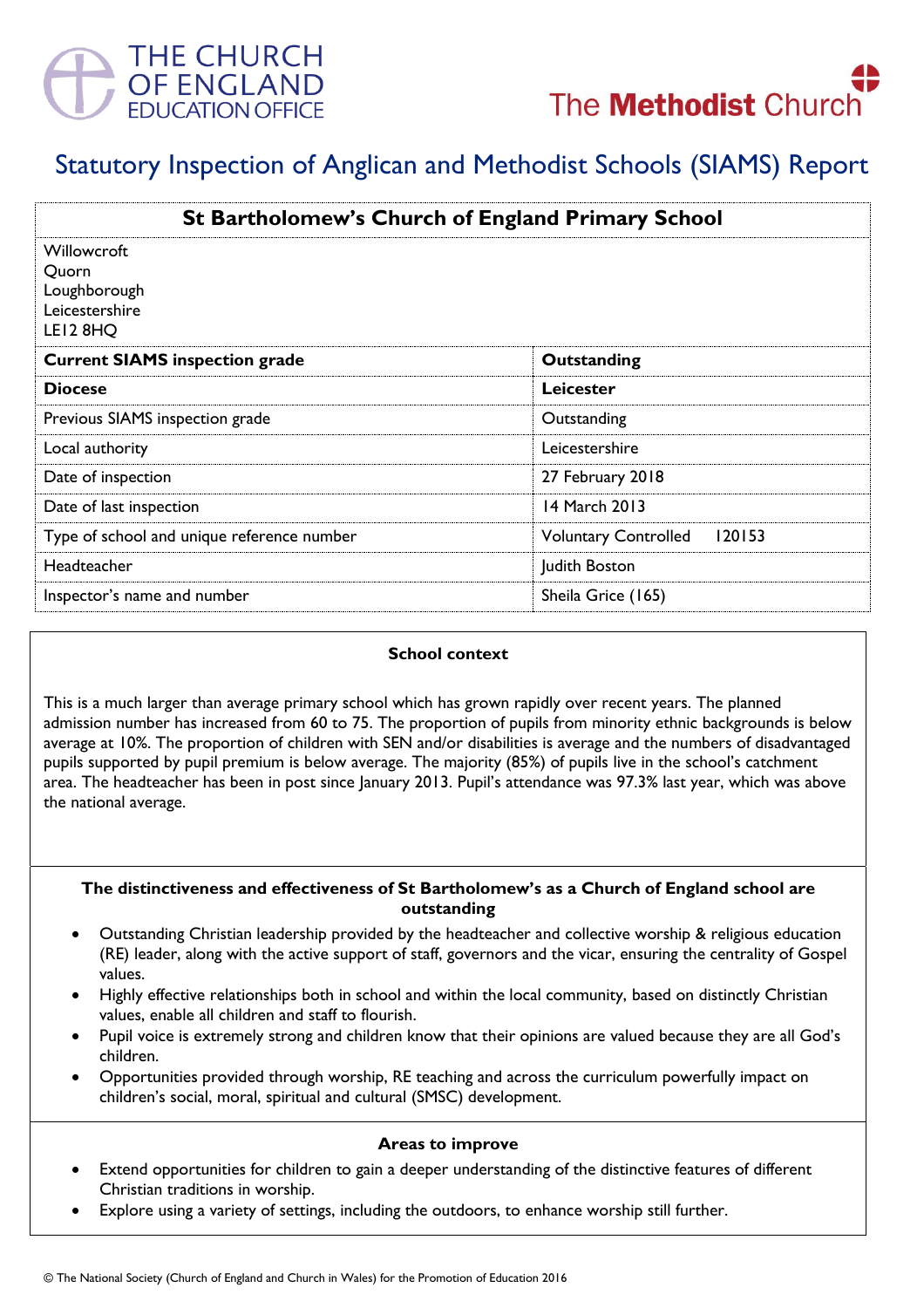## **The school, through its distinctive Christian character, is outstanding at meeting the needs of all learners**

This school is exceptional in nurturing, encouraging and challenging learners so that they achieve their very best. Pupils in all year groups make good progress and when children leave this school results are above national expectations. Disadvantaged pupils and those with special educational needs or disabilities make good progress relative to their starting points. The school's belief that children are 'loved and made in the image of God' drives decision making and underpins all aspects of school life. Staff go the extra mile to ensure the needs of all children are met, whether academic or social, and pastoral care of staff and pupils is exceptional. Consequently, children and staff feel valued, loved and cared for. Children enjoy being 'part of a big family' where 'we feel really safe and well looked after' and the 'buddy system' is an integral part of this care. High quality displays throughout school bear colourful testimony to the importance given to the school's Christian character. Children have a secure understanding of different Christian values such as courage and respect. They can relate these to the Bible and their own lives. Work on linking the school's CARES code to biblical stories further reinforces children's understanding of the teachings of Jesus. Staff, governors and parents are united in their understanding of the importance of the school's distinctively Christian character. As one governor explained, 'This school has a lot of genuine humanity, children feel valued, cared for and loved by God.' Staff also speak of being valued and cared for and they radiate a genuine joy and warmth in their relationships with the children and each other. Children's behaviour and their attitudes towards learning are both outstanding. They speak confidently and articulately about the benefits of attending this school and their views are supported by parents. The weekly philosophy group provides Year 6 pupils with the opportunity to debate moral issues and they relish the discussions which deepen their understanding of life's 'Big' questions.

RE teaching is given a very high priority and it contributes significantly towards the children's spiritual and cultural development. The children benefit from many visits to places of worship and visitors from a range of different faiths, which deepens their understanding of difference and diversity. They show great respect for the opinions and beliefs of others. Frequent opportunities including Prayer Spaces, St Bart's Badger Trail, peace garden, and daily yoga encourage children to deepen their understanding of prayer and reflection. The reflective areas in classes are well used by children as a place where they can 'pray about things' or 'ask God for help'.

Relationships with religious leaders and organisations within the village are extremely strong and children benefit from the support of leaders, both in collective worship and the listening lunch and Bible club each week. Pupil voice is strong at St Bartholomew's and children are encouraged to show initiative in responding to charities by organising their own fund raising activities throughout the year. These activities supplement the whole school charities supported at home and abroad including the local food bank and a hospital in Tanzania, so enabling the children to show genuine compassion for others.

# **The impact of collective worship on the school community is outstanding**

High quality collective worship, which enriches the lives of both adults and children, is clearly at the heart of this school community. There is a strong focus on Biblical teaching and consequently children are developing a good understanding of Bible stories. As one child explained, 'They help me to be a better person.' The attitude of children towards collective worship is very positive because they are actively engaged and it supports their spiritual development. There is an agreed structure in worship which enables all children to be fully engaged and familiar with what is happening. Singing, prayer and reflection time form an integral part of worship. The use of modern, religious songs enables children and adults alike to engage fully in worship.

Regular visitors including the vicar, Baptist minister and other local leaders, enable the children to have rich, varied experiences, which enhance worship. There are regular occasions when children lead worship and they do so confidently. Older children relish the opportunity to plan and lead complete acts of worship and they do so enthusiastically. Worship is consistently and recognisably Christian, due to very personalised, detailed, thoughtful planning by the collective worship team. The collective worship leader provides excellent support which enables all staff to confidently lead worship. Children are developing a good understanding of the Christian calendar and are learning about Anglican practice using liturgies, liturgical colours and formal prayers when appropriate. However, their understanding of the differences between practice in local churches requires further development. Children are developing a good understanding of God as Father and Son, but their knowledge and understanding of the Holy Spirit is less secure. Parents value the opportunity to share in worship and they particularly enjoy attending the weekly Well Done assemblies. Their positive feedback bears testimony to the importance of these special assemblies. Children visit both St Bartholomew's and the Baptist church for special assemblies but use of their excellent outdoor facilities are not sufficiently well used to enhance children's experiences in worship. The leader for collective worship is inspirational in her dynamic and exuberant approach and staff value the kindness and support she provides. She is an excellent role-model for staff and pupils. There are robust monitoring procedures in place involving children, parents, governors and staff. All evaluations are discussed termly with the